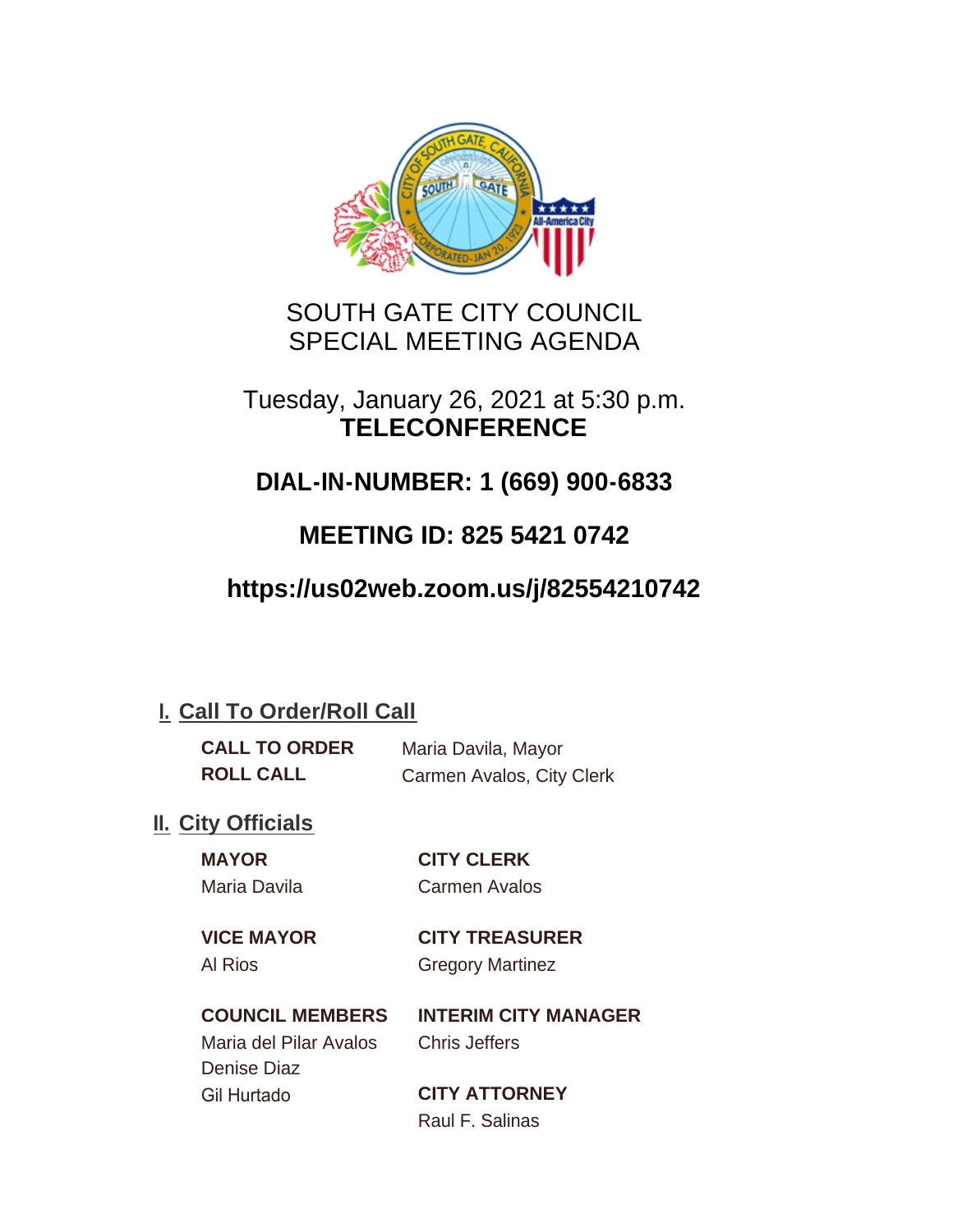### **COVID 19 Meeting Procedures**

Pursuant to Governor Newsom's Executive Order N-29-20, dated March 17, 2020, members of the South Gate City Council, staff, and the public will participate in the January 26, 2021 meeting via a teleconference. To avoid exposure to COVID-19 this meeting will be held with City Council Members participating via teleconference by calling Dial-in-Number: 1 (669) 900-6833 and Meeting ID: 825 5421 0742 and https://us02web.zoom.us/j/825 5421 0742

Additionally, you may submit your comments electronically by emailing the City Clerk at cavalos@sogate.org.

#### **Procedure for Participation:**

Any person wanting to participate may request to "speak" on an agenda item. Once acknowledged and authorized by the Mayor the person may speak. Alternatively, any person may submit comments on an item electronically by emailing cavalos@sogate.org. Submissions by email must be received 30 minutes prior to the posted start time of the meeting if emailing subject.

Subject line should read: **COMMENTS FOR ITEM \_\_\_\_\_, MEETING OF JANUARY 26, 2021**.

Please note, you will enter the meeting muted, but if you want to comment on an Agenda Item or during the public comment portion of the Agenda, raise your hand or press \*9 at the appropriate time indicated by the Mayor. When you are selected to speak, you will hear that you are unmuted, this is the time to make your public comments. Your patience with these changes is appreciated as the City adjusts to new ways of conducting business during the COVID-19 pandemic. Thank you.

**Accessibility:** Reasonable accommodations for individuals with disabilities will be handled on a case-by-case basis and in accordance with the Americans with Disabilities Act and Governor Newsom's Executive Order N-29-20. Please call the Office of the City Clerk at 323.563.9510.

## **Meeting Compensation Disclosure III.**

Pursuant to Government Code Section 54952.3: Disclosure of compensation for meeting attendance by City Council Members is \$650 monthly regardless of the amount of meetings.

## **Closed Session: (ATTY) IV.**

### **1. CONFERENCE WITH LEGAL COUNSEL – PENDING LITIGATION**

Pursuant to Government Code Section 54956.9(a), 54954.9(b)(3)(C)

- a. Lloyd Mosley v. City of South Gate
- b. Alisha Woodward v. City of South Gate
- c. Debra A. Collins v. City of South Gate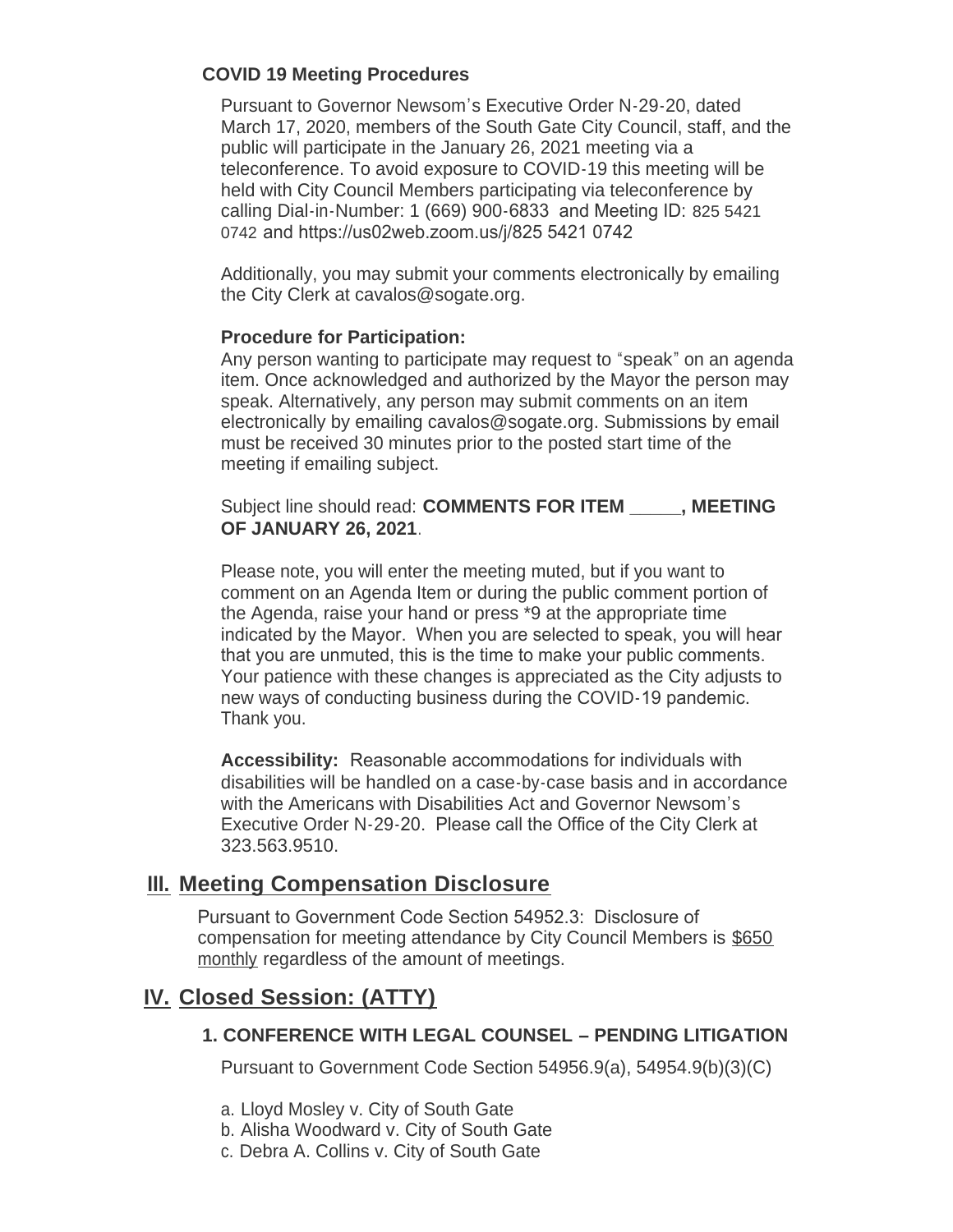c. Debra A. Collins v. City of South Gate d. Jorge Ramirez Romo/Maura Rodriguez Arias v. City of South Gate

Documents:

CLOSED SESSION\_SPECIAL MEETING OF 01-26-21.PDF

### **2. CONFERENCE WITH LEGAL COUNSEL – THREATENED LITIGATION**

Pursuant to Government Code Section 54956.9(b)(3)(D)&(E)

One (1) - Potential Case

### **Special Meeting Adjournment V.**

I, Carmen Avalos, City Clerk, certify that a true and correct copy of the foregoing Meeting Agenda was posted on January 21, 2021 at 11:07 a.m., as required by law.

Carmen Avalos, CMC City Clerk

Materials related to an item on this Agenda submitted to the City Council after distribution of the agenda packet are available for public inspection in the City Clerk's Office

> 8650 California Avenue, South Gate, California 90280 (323) 563-9510 \* fax (323) 563-5411 \* [www.cityofsouthgate.org](http://www.cityofsouthgate.org/)

In compliance with the American with Disabilities Act, if you need special assistance to participate in the City Council Meetings, please contact the Office of the City Clerk.

Notification 48 hours prior to the City Council Meeting will enable the City to make reasonable arrangements to assure accessibility.